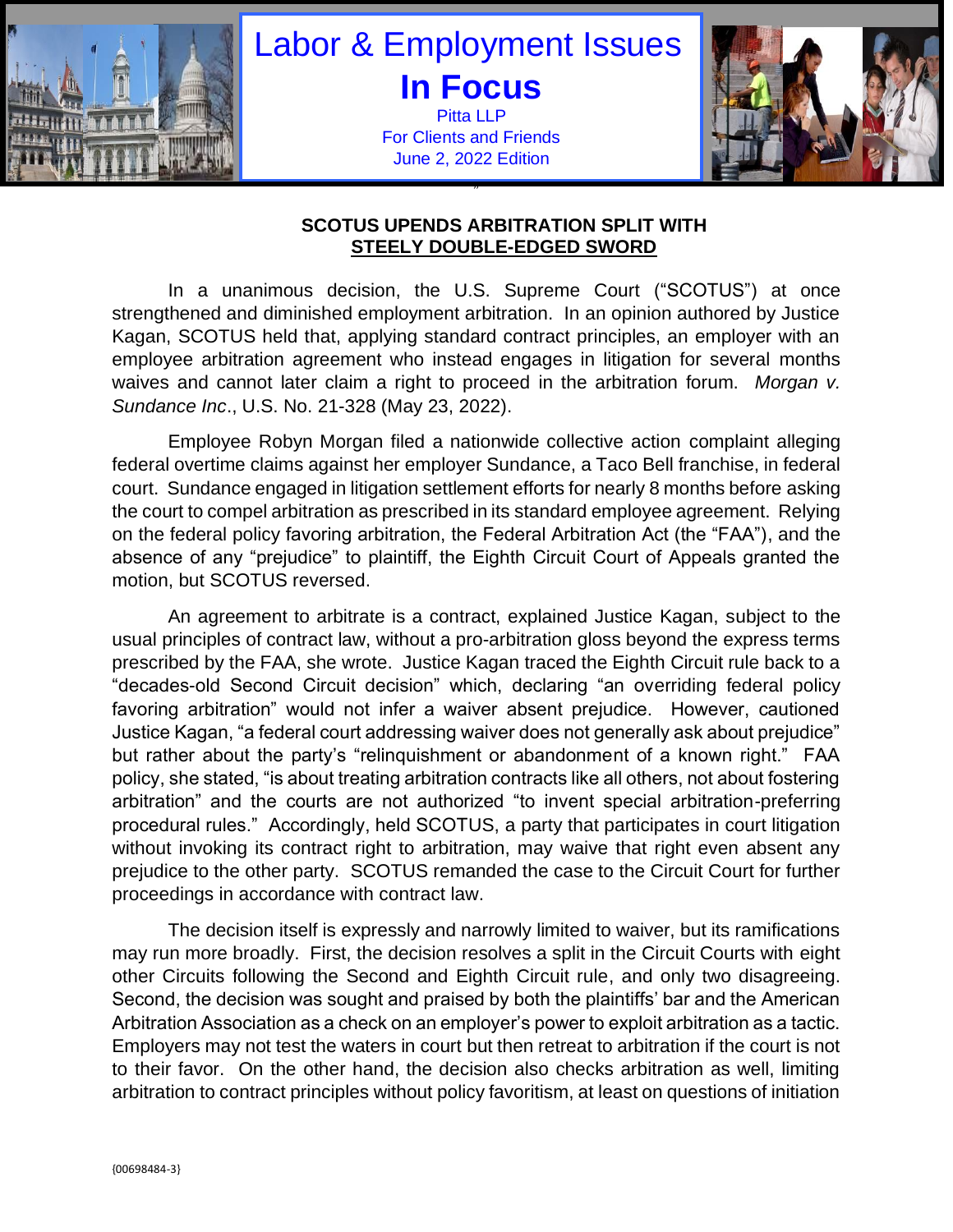of arbitration, but perhaps for more. Finally, it is unclear what, if any, effect the decision will have on labor arbitration under the Labor Management Relations Act, which, even more that the FAA, enjoys a presumption of arbitrability and expansive deference for the resulting award. As this decision plays out and develops in the courts, one thing is clear – a party seeking arbitration should so move at first opportunity and strictly follow its arbitration agreement so as to preserve its rights, whether employee, employer or union.

## **HONORING MENTAL HEALTH AWARENESS MONTH – DOL ISSUES GUIDANCE FOR JOB-PROTECTED LEAVE TO TREAT SERIOUS MENTAL HEALTH CONDITIONS UNDER FMLA**

On May 25, 2022, the [U.S. Department of Labor's Wage and Hour Division](https://protect-us.mimecast.com/s/GsApCjROOlUWKk0TYIhM7) ("WHD"), which enforces the **Family and Medical Leave Act** ("FMLA"), published updated guidance for workers on their rights to take job protected leave to treat mental health conditions and employers' obligations for FMLA compliance. Specifically, WHD issued [Fact Sheet # 28O:](https://protect-us.mimecast.com/s/hC23ClYMMntQ0DlcDd3uf) Mental Health Conditions and the FMLA, release number 22-945-NAT ("Guidance"), and [Frequently Asked Questions](https://protect-us.mimecast.com/s/BRwiCmZMMoCOBGqTEIEAR) on the FMLA's mental health provisions ("FAQs").

FMLA generally provides 12 work weeks of unpaid leave each year for eligible employees to treat their own serious health condition or to care for a spouse, child, or parent because of a serious health condition. According to the Guidance, mental health conditions are considered serious under the FMLA if they require: 1) inpatient care (such as an overnight hospital stay or treatment center) or 2) continuing treatment by a health care provider. WHD identified that the "continuous treatment" qualification of certain chronic conditions, for example, anxiety, depression, dissociative disorders, addiction, or eating disorders, occurs when they cause occasional periods when an individual is incapacitated and requires treatment by a health care provider at least twice a year. Additionally, it includes conditions that necessitate a single appointment with a health care provider, including a psychiatrist, clinical psychologist, or clinical social worker, and follow-up care (e.g., prescription medication, outpatient rehabilitation counseling, or behavioral therapy).

Eligible employees who unexpectedly cannot work due to a mental health condition and visit a psycho-analytic professional monthly are entitled to the same protections as an employee who visits a doctor monthly during his/her shift to manage symptoms, though the FMLA's notice provisions may apply differently where the need for the leave is foreseeable and such notice is practicable. This likewise applies to employees who take leave to care for a spouse, child, or parent who cannot work or perform other regular daily activities because of a serious mental health condition. Caregiver leave includes providing psychological comfort and reassurance that would benefit a family member with a serious mental health condition who may be in addiction recovery or suffering an anxiety or depressive attack. Though the FMLA generally does not apply to adult children, the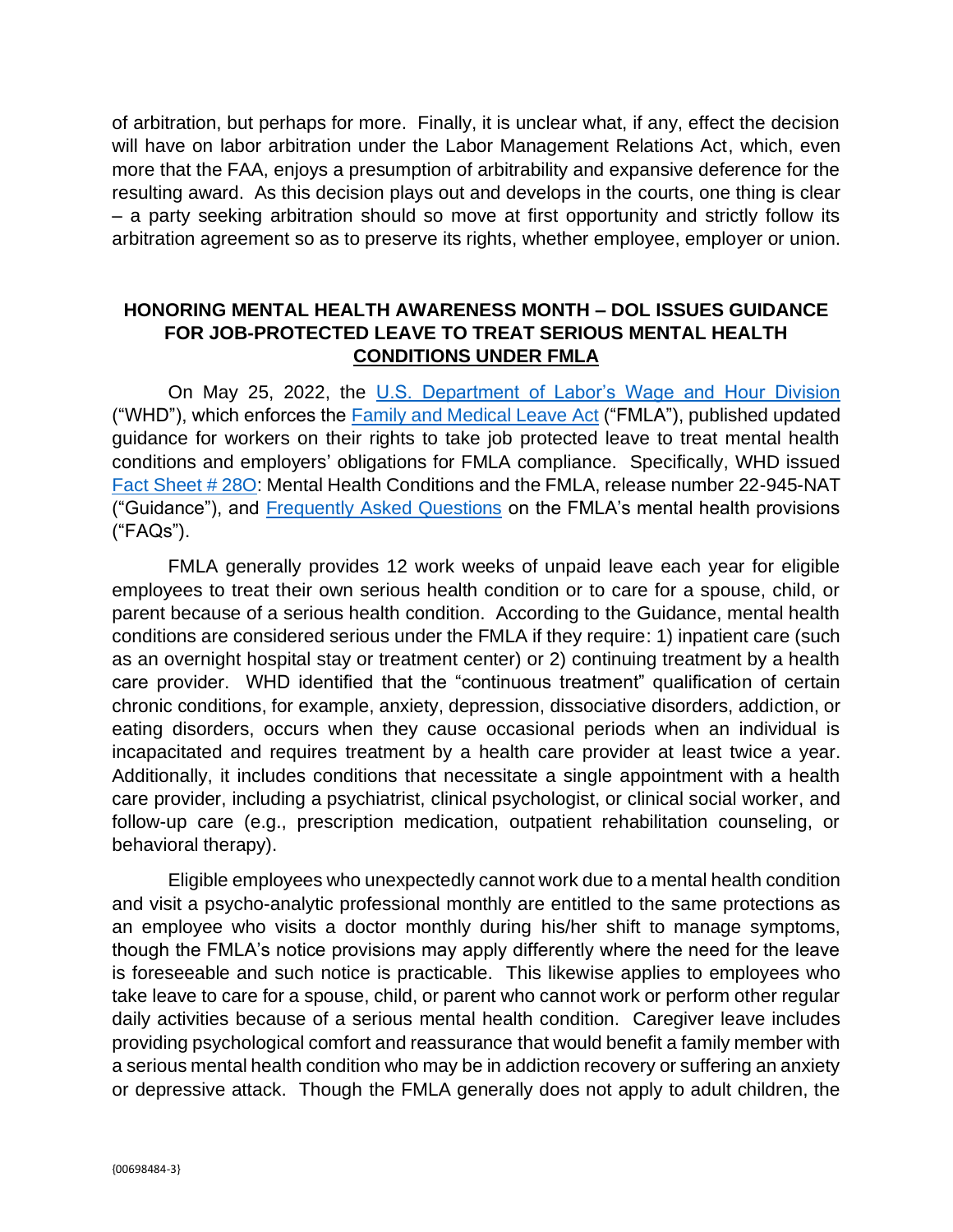Guidance provides a qualifying example where the mental health conditions rendered the child incapable of self-care, and the leave was to help the child with day-to-day needs such as travel to work or school, cleaning, cooking, and shopping.

The Guidance also included a separate section for current or former military member caregiver leave. This includes, for example, an injury or illness that manifests after the covered individual became a veteran, such as when the solider develops posttraumatic stress disorder, a traumatic brain injury, or depression that occurs well after an event occurred. More information about military caregiver leave under the FMLA, including the definition of a serious injury or illness for a covered service member, and certification requirements, are covered by additional guidance - Fact Sheets #28M(a) and #28M(b).

According to data from the [2020 National Survey on Drug Use and Health](https://www.samhsa.gov/data/release/2020-national-survey-drug-use-and-health-nsduh-releases) which was reviewed by the U.S. National Institute of Health, the WHD press release concerning the Guidance recognized that nearly one in five U.S. adults – or about 52.9 million people in 2020 – live with a mental illness, and that only about half receive the help needed. WHD reiterated its intent to ensure that obtaining job-protected leave is not an additional hurdle to overcome when eligible employees seek the mental health support they need for themselves or their family members. The timing of this is especially important since May is recognized as National Mental Health Awareness month.

## **AMAZON ON THE OTHER SIDE OF A PRIME DELIVERY - NLRB REGIONAL DIRECTOR SUGGESTS SETTLING UNFAIR LABOR PRACTICES OR FACE A LABOR COMPLAINT**

The National Labor Relations Board ("NLRB" or "Board"), by Kathy Drew King, the Regional Director for Region 29 located in Brooklyn ("RD"), announced on May 6, 2022, that it found merit to allegations brought by the Amazon Labor Union ("ALU") that Amazon.com Inc., violated the National Labor Relations Act of 1935 ("NLRA" or "Act"), in connection with the successful organizing campaign that occurred at one of its Staten Island fulfillment centers. NLRB spokesperson Kayla Blado stated that unless Amazon settles the Unfair Labor Practice ("ULP") charges, the Board will issue a complaint, in what could lead to new legal precedent.

The RD determined that, in connection with the recent ALU election, Amazon held mandatory "captive audience" meetings at the fulfillment center where it threatened workers who voted for a union to use minimum wage pay as the starting point for contract negotiations. Amazon also delivered intimidating messages to workers that it might take years to get an actual union contract, or never get one, and that while contract discussions were ongoing, Amazon could not improve already questionable working conditions for employees. The RD also found merit to the claim that, when an employee used Amazon's "Voice of the Associate" board at the fulfillment center to advocate for a paid Juneteenth holiday, Amazon retaliated by prohibiting that worker from posting there again. In a